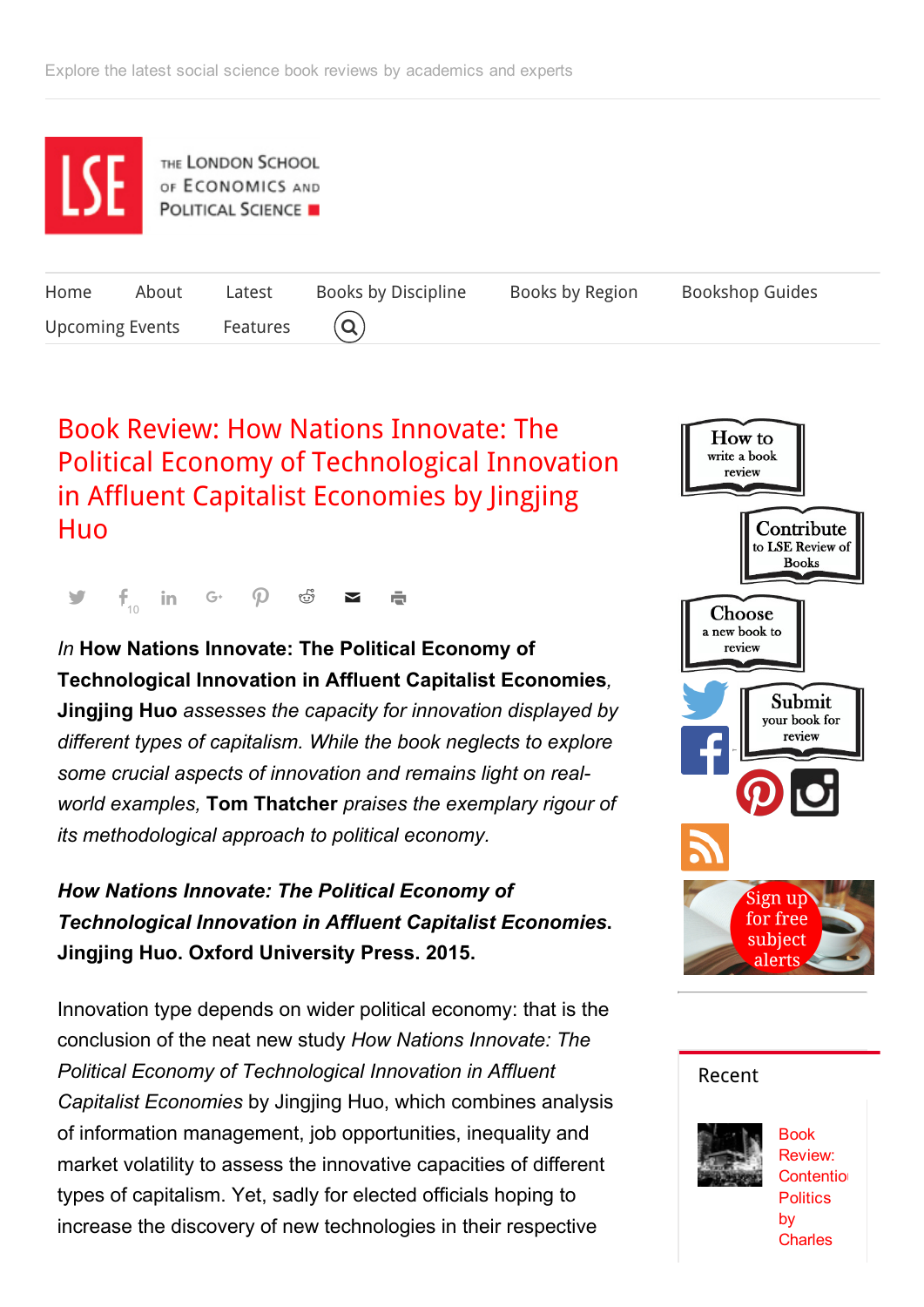states, the book provides little insight into whether policy intervention actually works to change this reality; corporatist capital economies, it seems, are destined to deliver incremental innovation, while their more market-driven counterparts are stuck with constant flux caused by disruptive technologies.

The study itself is rich in quantitative analysis, using a series of regression

outputs to measure the impact of innovation on information sharing, equality and volatility of output. The result is that it adds much to the literature of political economy, even if the conclusion – that ephemeral factors such as 'trust' determine innovation type – is a little peculiar given the focus on numerical approaches. Nonetheless, the ease with which quantitative methods are applied is to be welcomed, and should serve as a benchmark for other social scientists; it is rare enough for one regression table to appear in a study; the nine different analyses offered in this book indicate an academic at absolute ease with their craft.

The benefits delivered by the study to the world of political economy, however, do not totally mitigate the frustrating omissions that at times overshadow the more interesting outcomes of the investigation. There is, for example, no examination of the innovative capacity of nations beyond that delivered by firms, meaning that state-sponsored novelties are not measured at all. This approach is fine when applied to corporatist environments where public and private sector actors work closely together to bring government-funded innovation to bear in market settings. It does not, however, work so well in more market-driven situations where such collaborations can be nonexistent, meaning that outputs by some of the world's most well-known research institutions – universities, charities and research foundations funded by philanthropists – are not included in the datasets. There are few better examples of this in the book than the preference for registered patents over alternative

Tilly and **[Sidney](http://blogs.lse.ac.uk/lsereviewofbooks/2016/01/05/book-review-contentious-politics-by-charles-tilly-and-sidney-tarrow/) Tarrow** January 5th, 2016



**OXFORD** 

**HOW** NATIONS INNOVATE

Book Review: **Networks** of **Outrage** and Hope: **Social** [Movemen](http://blogs.lse.ac.uk/lsereviewofbooks/2016/01/04/book-review-networks-of-outrage-and-hope-social-movements-in-the-internet-age-by-manuel-castells/) in the Internet Age by **Manuel Castells** January 4th, 2016



The **Monthly** Roundup: **What Have** You Been **Reading** in **[December](http://blogs.lse.ac.uk/lsereviewofbooks/2016/01/04/the-monthly-roundup-what-have-you-been-reading-in-december-2015/)** 2015? January 4th, 2016

**What Have** You Been

[Reading](http://blogs.lse.ac.uk/lsereviewofbooks/2015/12/22/what-have-you-been-reading-in-2015-on-lse-review-of-books/) in 2015 on LSE **Review** of Books? December 22nd,

2015

[Recomme](http://blogs.lse.ac.uk/lsereviewofbooks/2015/12/22/recommended-festive-reads-from-lse-review-of-books-part-two/) Festive **Reads** from LSE **Review**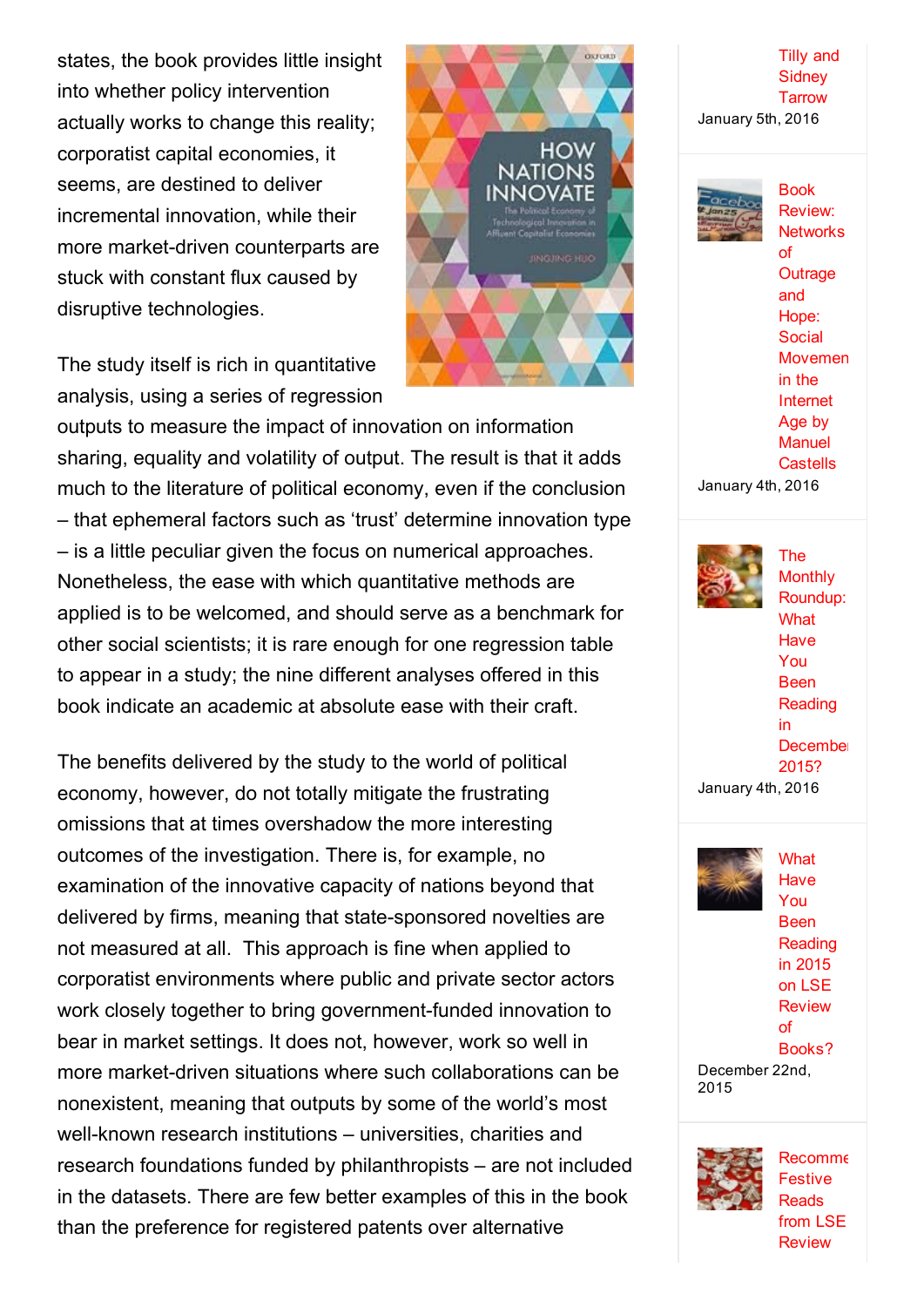measures of research and development (such as the volume of journal publications, for example).

Perhaps more fundamentally, the role of 'nations' is never fully examined; the reader is left wondering as to whether they should be understood as simply the cultural media in which innovation takes place or as active players in innovation delivery. It is not made clear, for example, whether the collaborative model that exists in Germany is the result of a distinct effort on the part of government actors or rather due to the preferences of businesses and wider society in that country. Such criticisms may seem churlish given that the study is clearly intended as a comparison of the distinct issue of innovation output in capitalist economies, yet the omission is as much a problem of definition as it is of focus; after all, what exactly is it that defines certain countries as 'corporatist'?



Image Credit: Bookshelf Detail (Haldane [Martin/Micky](https://www.flickr.com/photos/haldanemartin/18008661489/in/album-72157653529227136/) Hoyle)

Most bewildering of all, there is not even a passing reference to the innovation output at the individual level, meaning that some of the world's largest technology companies (Apple, Google, Facebook) would have been excluded until after their respective stock market flotations. This hardly seems appropriate given the disruptive impact each had on the markets in which they operated long before shareholders had the chance to invest in them.

Fortunately, these flaws are merely minor annoyances to the reader with an interest in wider innovation; they are in no way

of [Books!](http://blogs.lse.ac.uk/lsereviewofbooks/2015/12/22/recommended-festive-reads-from-lse-review-of-books-part-two/) (Part Two) December 22nd, 2015









<span id="page-2-0"></span>Log In To use Facebook's soc you must switch from Facebook as LSE Review of Books Facebook as Rosie Dealer.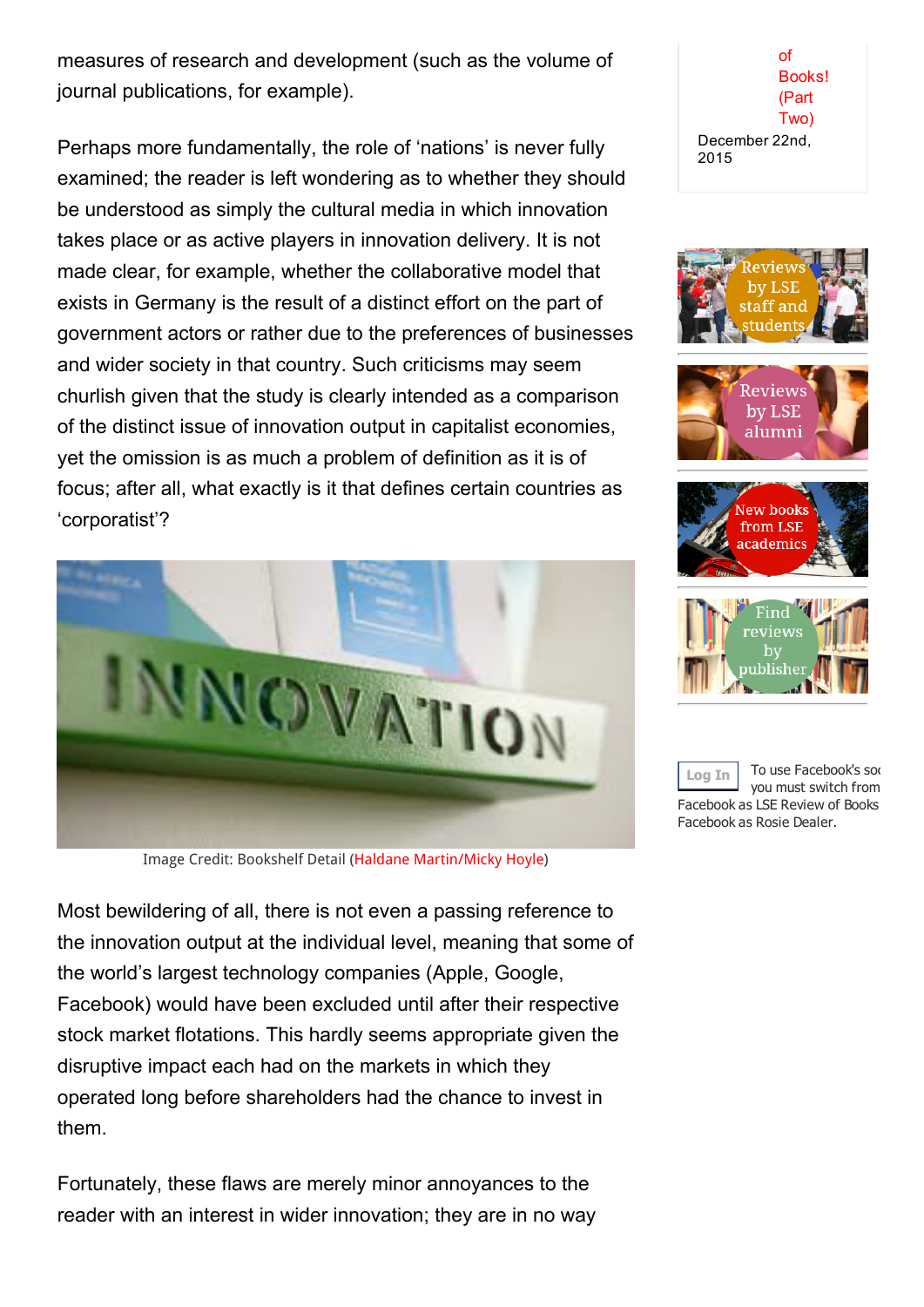detrimental to the study as an academic exercise. Indeed, it is a measure of the author's dedication to method and subject that such frustrations are not allowed to interfere with the rigorous methodological approach; in fact, they may be caused by it, due to the author's desire to focus only on what he can measure within strict quantitative limits. For example, it is made quite clear that stock market flotations are used as a proxy to measure information sharing only because these are by far the most easily quantified metrics available. There is even room for academic innovation within these strict methodological guidelines; the use of educational attainment to measure inequality and the measurement of the phenomenon from the 'top' rather than 'bottom' (over qualification at the top of the market and its impact lower down) offers an interesting new seam for study in political economy.

The book is light on real-world examples but, for the persevering reader, there are a few striking anecdotes buried in the text. It is fascinating to learn, for example, that foreign direct investment increases strike risk due to the perception of increased risk from workers, while discussion of investor confidence in the USA goes some way to providing insight into the reason why capital markets there have become so well-developed compared with their European counterparts. Such parsimony, combined with the practical application of the findings, mean that the book is unlikely to attract the casual reader to the subject of political economy, still less to the study of innovation in different capitalist models. It does, however, allow the book to stand as a model academic text; indeed, at times it reads like an extended article from a scientific journal.

*How Nations Innovate* is both a useful book for the student with a specific interest in the subject of capitalist innovation and a study in the application of quantitative methods in social science. While aspects of innovation are never fully clarified and avenues of potential further enquiry are not pursued, this is mitigated by the dedication to academic approach displayed throughout. After the rigorous examination of four different aspects of innovation displayed by the author, the reader can be left in little doubt that,

#### **[Tweets](https://twitter.com/LSEReviewBooks)**



18 Jan [ow.ly/WGUgk](https://t.co/8AiMOdp1OT)

Democratic Dashboard are hi part-time Comms Officer for Feb-May 2016 elections - dea



Review: Contentious Politics k Charles Tilly and Sidney Tarrow [@OUPAcademic](https://twitter.com/OUPAcademic) [ow.ly/WE6R](https://t.co/FNYHB7SwzF) [pic.twitter.com/hRRpXNaoCt](https://t.co/hRRpXNaoCt)



Tweet to @LSEReviewBool

### Funded by HEIF 5



Archives

Archives Select Month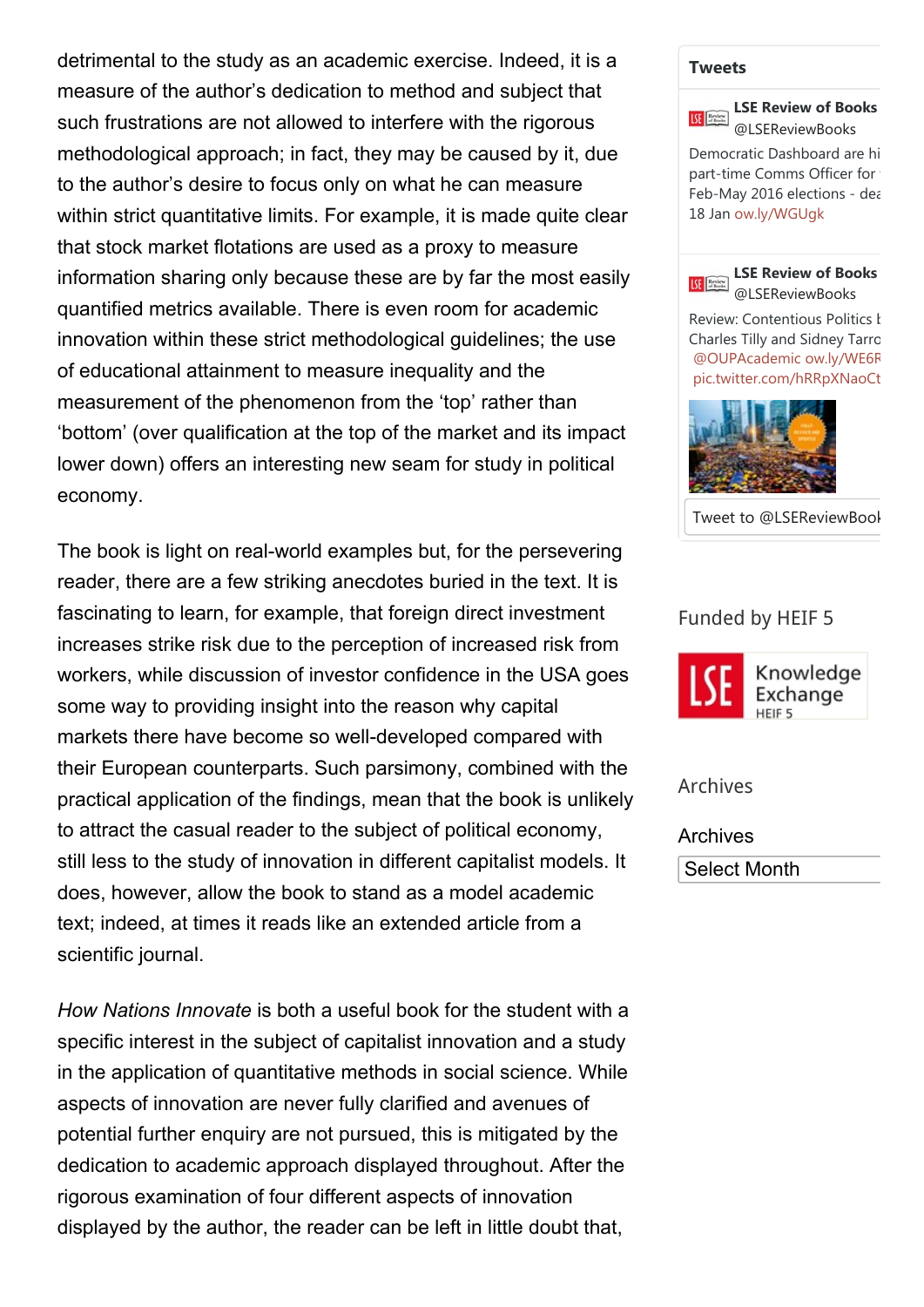in political economy at least, novel approaches require dedication to well-established methods.

Tom Thatcher is a Senior Associate at Finsbury, a communications firm located in Central London. He holds a Masters degree in Public Policy and Management from Birkbeck College, University of London and a Bachelors degree in Politics and French from the [University](http://blogs.lse.ac.uk/lsereviewofbooks/category/book-reviewers/tom-thatcher/) of Exeter. Read more reviews by Tom Thatcher.



December 2nd, 2015 | [Economics](http://blogs.lse.ac.uk/lsereviewofbooks/category/disciplines/economics/) book reviews, Europe and

[Neighbourhoods,](http://blogs.lse.ac.uk/lsereviewofbooks/category/world-regions/europe/) [Methodology](http://blogs.lse.ac.uk/lsereviewofbooks/category/disciplines/methodology-and-research/) and Research book reviews, Oxford

University Press, Tom [Thatcher](http://blogs.lse.ac.uk/lsereviewofbooks/category/book-reviewers/tom-thatcher/), USA and [Canada](http://blogs.lse.ac.uk/lsereviewofbooks/category/world-regions/usa/) | 1 Comment

[Previous](http://blogs.lse.ac.uk/lsereviewofbooks/2015/12/01/book-review-after-the-storm-the-world-economy-and-britains-economic-future-by-vince-cable/) post

[Next](http://blogs.lse.ac.uk/lsereviewofbooks/2015/12/03/book-review-making-british-law-committees-in-action-by-louise-thompson/) post >

One Comment

LSE [Business](http://blogs.lse.ac.uk/businessreview/2015/12/06/how-nations-innovate-book-review/) Review – How Nations Innovate – Book Review 12/06/2015 at 7:30 am - [Reply](http://blogs.lse.ac.uk/lsereviewofbooks/2015/12/02/book-review-how-nations-innovate-the-political-economy-of-technological-innovation-in-affluent-capitalist-economies-by-jingjing-huo/?replytocom=287880#respond)

[...] This article is copied from the LSE Review of Books blog. [...]

## Leave A Comment

Name (required) | Email (required) | Website